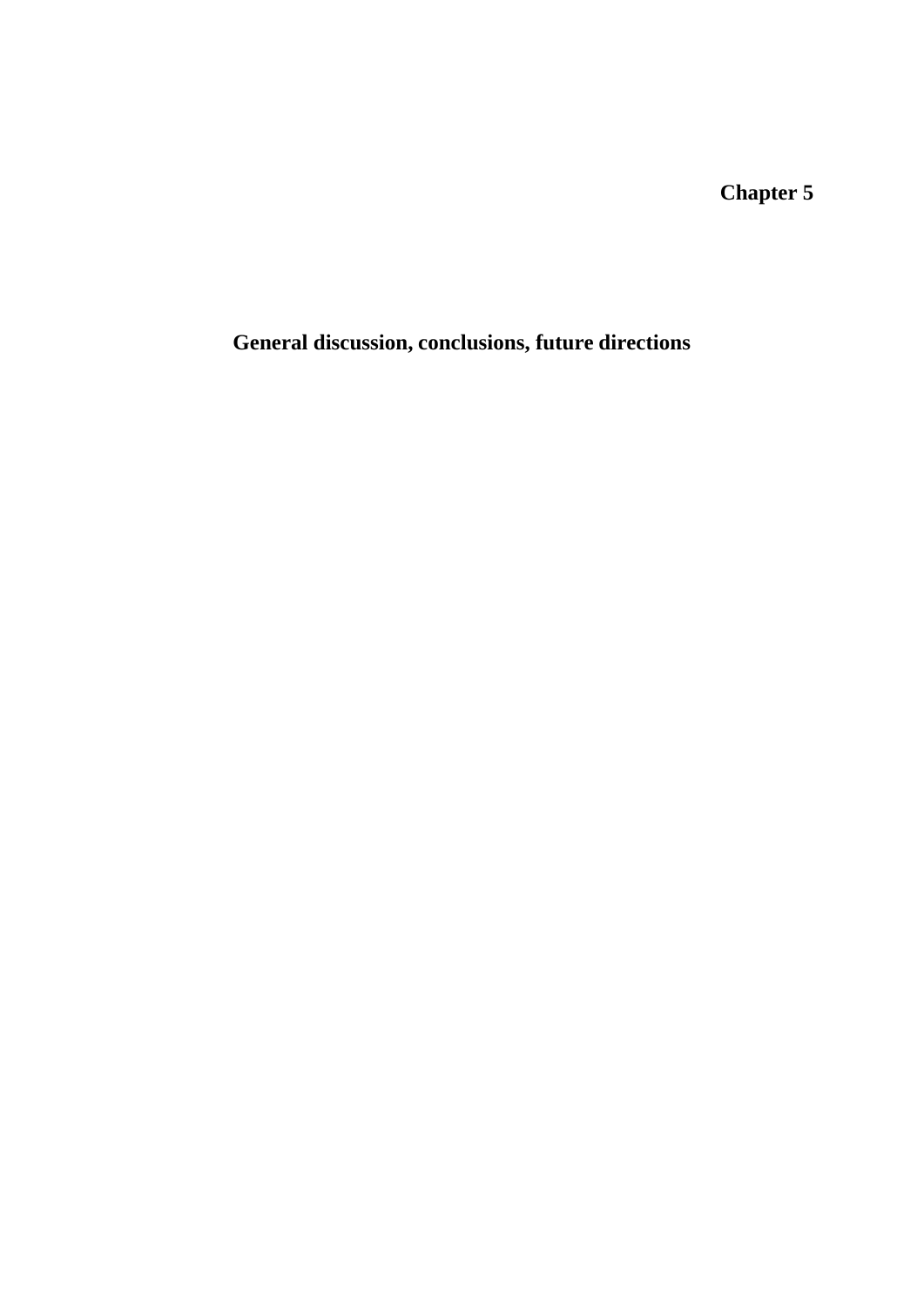The general objective of this thesis was to explore possible ways to improve the weak clinicalradiological associations of SVD in order to increase understanding of SVD features. When features of SVD can be determined with more specificity, it will eventually be possible to predict the clinical impact of SVD in an elderly individual. In this chapter, the main findings of the studies presented in this thesis are summarized and discussed. Finally, some recommendations for future research will be presented.

### **Part 1. Clinical impact of SVD in cross-sectional MRI studies.**

As many studies on clinical impact of SVD on MRI have used a cross-sectional design, we first aimed to increase specificity on cross-sectional assessment of SVD. The various used visual rating scales and volumetric methods for WMH may differ in specificity leading to inconsistencies between studies.<sup>1,2</sup> It has been shown that visual rating scales correlate well with WMH volume, but, from a clinical point of view, it is necessary to investigate their validity, i.e. associations with clinical measures. Furthermore, as an independent contribution of lacunes on cognitive consequences has inconsistently been found, it may be possible that the location of strategic lacunes plays a modifying role in the association.3-5 In the first two studies of this thesis (c*hapter 2*), which were performed on baseline data of the LADIS-study, we investigated the effect of the complexity of WMH assessment and possible strategic locations of lacunes on clinical consequences.

## *Chapter 2.1*

The first study compared a simple visual rating scale (Fazekas scale),<sup>6</sup> a detailed visual rating scale (Scheltens scale)<sup>7</sup> and semi-automated volumetric assessment of WMH $<sup>8</sup>$  in relation to gait and balance</sup> disturbances and general cognitive function. We found that associations between the extent of WMH and the clinical variables were significant and comparable across methods of WMH measurement, also after adjustment for possible confounders. In congruence with previous studies, the correlations were only of modest strength.<sup>9,10</sup> This study shows, that simple and complex measures of WMH have equal validity with respect to these clinical parameters and that the weak clinical-radiological associations could not be improved by using more detailed methods of WMH assessment. We would suggest that a simple visual rating scale for WMH is sufficiently informative in clinical practice. For research settings, it is conceivable that volumetric methods remain desirable, as these methods are more precise than visual rating scales. $8,11$ 

# *Chapter 2.2*

We then investigated whether the location of lacunes in distinct subcortical structures has an independent influence on cognitive performance. Lacunes were counted in the following 5 areas: lobar white matter, putamen / pallidum, thalamus, internal / external capsule, infratentorial areas. General cognitive performance (MMSE and modified Alzheimer Diseases Assessment Scale) and specific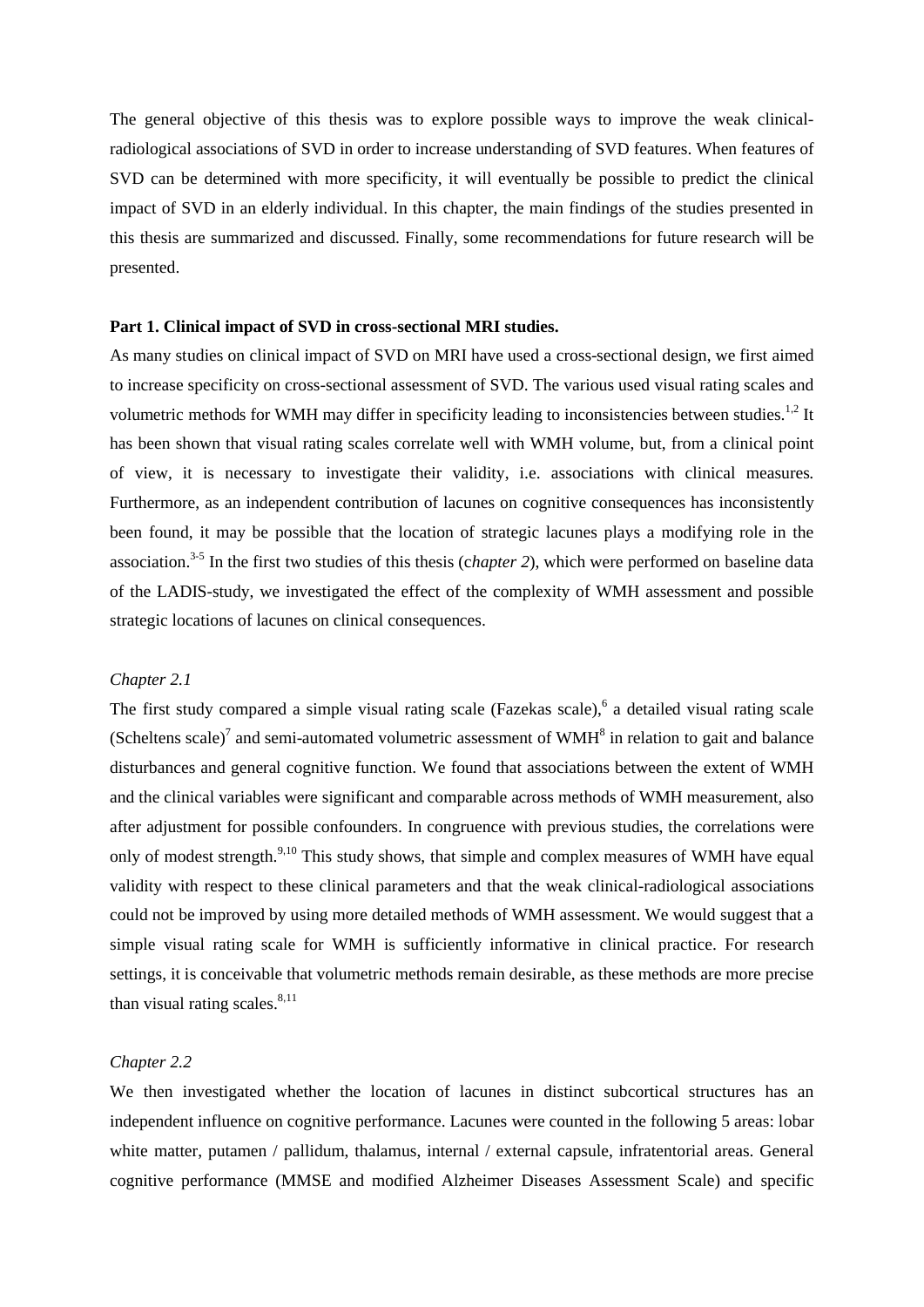cognitive domains (memory, executive functions, speed and motor control) were assessed. Our results show that the presence of lacunes in the thalamus was independently associated with lower MMSE and worse performance on speed and motor control and executive functions. The presence of lacunes in putamen / pallidum was associated with worse memory and speed / motor control performance. Results were adjusted for several possible confounders including WMH severity. It is concluded that, in non-disabled elderly subjects with WMH, the location of lacunes within subcortical grey matter is a determinant of cognitive impairment, independent of WMH severity. These findings extend on previous studies that have identified the thalamus as a strategic location for memory and executive functions.<sup>5,12</sup>

From these cross-sectional MRI studies, we can conclude that the impact of lacunes can be more specifically predicted, when some strategic locations are taken into consideration. However, more detailed assessment of SVD on cross-sectional T2-weighted MRI did not lead to sufficiently improved specificity, as correlations with the investigated clinical symptoms remained of modest strength.

## **Part 2: Longitudinal studies of SVD.**

From the studies of part 1 can be concluded, that the possibilities to specify SVD in cross-sectional MRI studies are limited, because they do not provide information on temporal relationships and causality. Several longitudinal studies reporting WMH change over time have been published, but longitudinal data on the appearance of new lacunes are scarce and risk factors are unknown.<sup>13-15</sup> In *chapter 3*, we therefore set out to perform longitudinal MRI studies, using baseline and follow-up MRI data from the LADIS-study, in order to evaluate the natural course of SVD over time in initially nondisabled elderly subjects. We further aimed to characterize the risk factors for progression or occurrence of SVD. These temporal relationships may provide more insight in the pathogenesis of SVD.

# *Chapter 3.1*

We first determined the most reliable and sensitive method for measuring progression of WMH over time*.* WMH change was scored by four experienced raters using three conventional visual rating scales (Fazekas scale, <sup>6</sup> Age-Related-White-Matter-Changes scale, <sup>16</sup> Scheltens scale;<sup>7</sup> scored on baseline and follow-up scan) and two dedicated visual progression scales (Rotterdam progression scale<sup>17</sup> and Schmidt progression scale<sup>18</sup>). The visual rating scales were compared with volumetric assessment (baseline and follow-up measurement). Change scores for the cross-sectional visual rating scales and volumetry were calculated by subtracting follow-up scores from baseline scores. We found that all visual scales showed significant change of WMH over time, but the sensitivity was highest for both of the progression scales. Volumetric change of WMH correlated best with the Rotterdam Progression scale. Although all scales were reliable for assessment of WMH cross-sectionally, WMH progression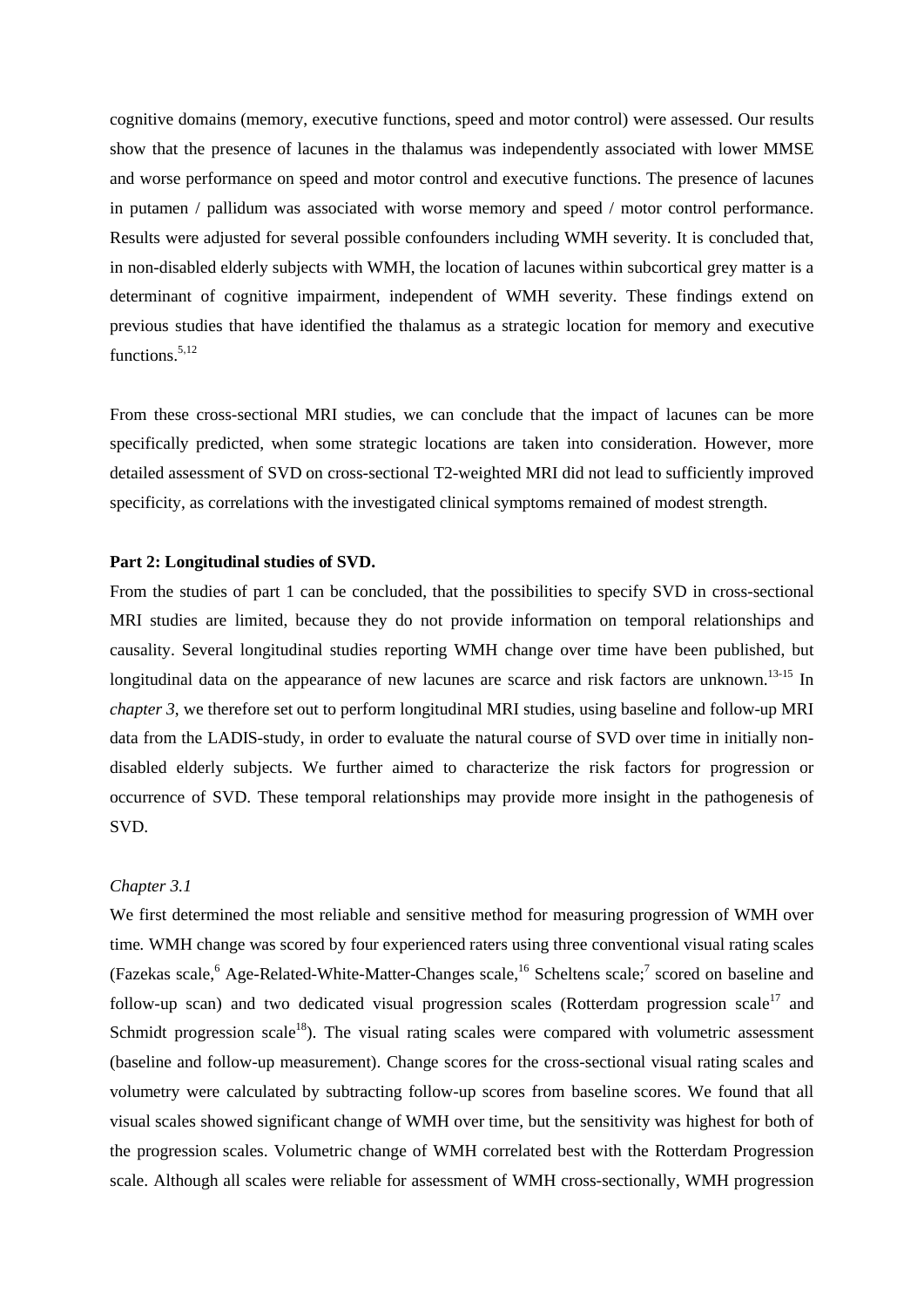assessment using visual scales was less reliable, except for the Rotterdam Progression scale which had moderate to good reliability. In conclusion, to determine change in WMH, dedicated progression scales, especially the Rotterdam Progression scale, are more sensitive and have higher correlations with WMH volume change than conventional cross-sectional scales.

## *Chapter 3.2*

We then evaluated SVD progression over three years follow-up in the LADIS-study using the Rotterdam Progression scale for WMH progression and counts for new lacunes. We described their natural course, regional distribution at baseline and follow-up and risk factors for progression over time. Results showed that both WMH and lacunes progress over time, mostly in subjects who have WMH or lacunes at baseline. Our findings extend on previous studies, because we found that not only WMH but also lacunes progress over time, especially in subjects with SVD at baseline.<sup>14, 19</sup> Previous cross-sectional studies suggested that mainly the group of subjects with severe WMH experience clinical effects.<sup>20</sup> We found that SVD also progressed in subjects with moderate WMH. This finding may have clinical consequences, as the moderate WMH group could eventually progress to severe WMH and consequently develop clinical symptoms in the following years. Possible intervention or prevention of risk factors should therefore be directed at both patients with moderate and severe WMH. We further found that previous stroke, diabetes and blood glucose independently predicted WMH progression. Risk factors for the occurrence of new lacunes were male gender, hypertension, systolic blood pressure, previous stroke, body mass index, HDL and triglyceride levels. Previous studies, however, described various other risk factors for WMH progression and showed that relationships between baseline predictors and WMH change are complex.<sup>18, 21, 22</sup> The found vascular risk factors as predictors for the progression of SVD support previous studies that arteriolosclerosis and ischemia play a role in their pathogenesis.<sup>23</sup> In this study, we further described that WMH progressed mostly in the subcortical white matter (WM), where WMH were also most prevalent at baseline. The comparable regional distribution at baseline and follow-up suggests that the change was mainly due to increase of existing WMH. The majority of new lacunes appeared in the subcortical WM, whereas baseline lacunes were equally prevalent in the basal ganglia. The regional distribution of lacunes seemed to shift over time, leading to the hypothesis that basal ganglia lacunes have a different pathogenesis than subcortical WM lacunes.

# *Chapter 3.3*

We therefore investigated regional differences in MRI characteristics and risk factor profiles of incident lacunes to provide more insight in the pathogenesis of lacunes. Incident lacunes were characterized with respect to: 1) brain region (subcortical WM, basal ganglia or infratentorial region), 2) the emergence within pre-existing WMH at baseline, suggesting the development of a cavity within the WMH (yes/no), 3) the (change in) WMH size surrounding the incident lacune and 4) specific risk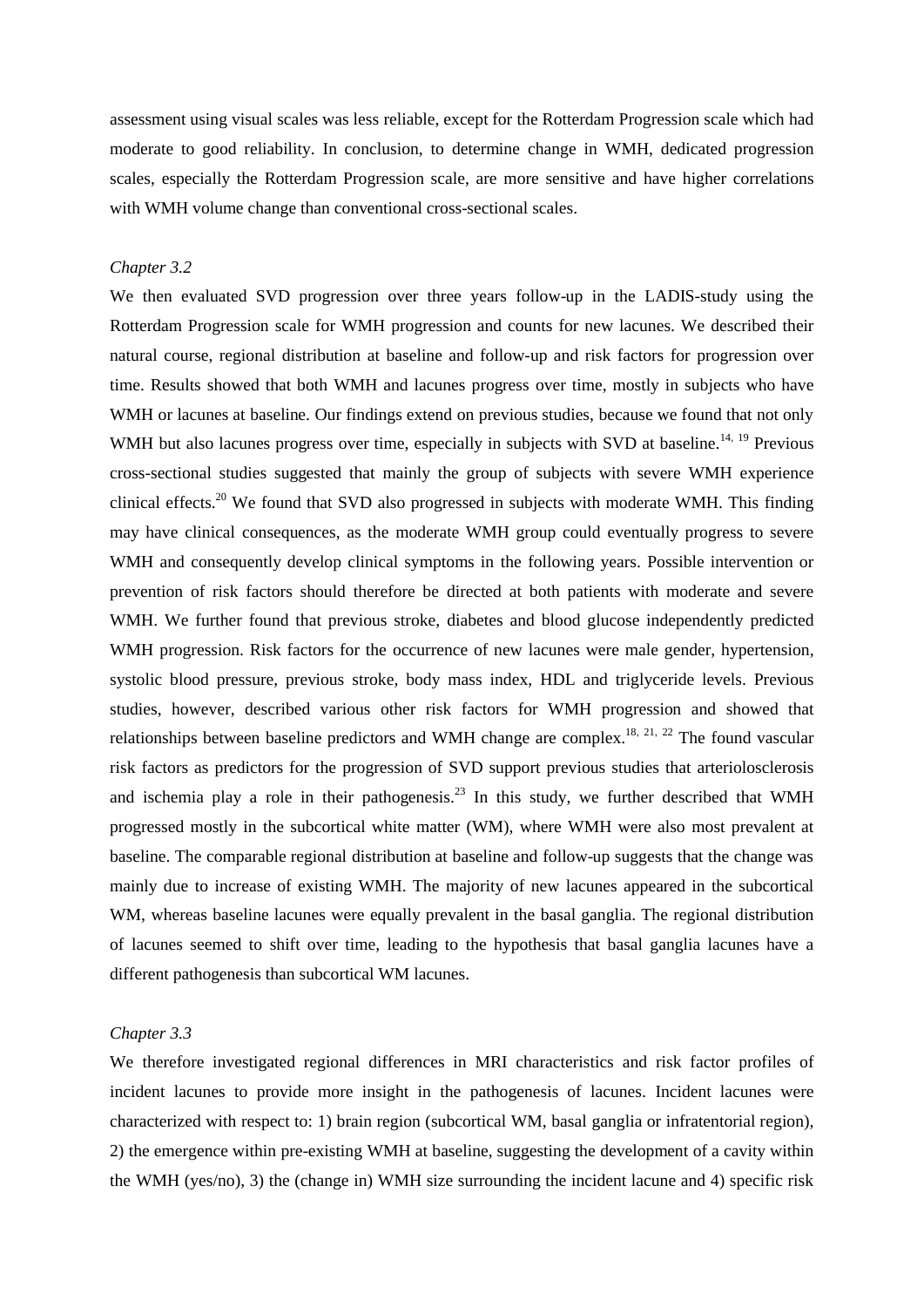factors. Results show that incident lacunes in the subcortical WM occurred more often within preexisting WMH and were mostly accompanied by new and expanded WMH, compared to incident basal ganglia and infratentorial lacunes. Risk factors for incident subcortical WM lacunes were history of hypertension and stroke, whereas atrial fibrillation predicted incident basal ganglia/ infratentorial lacunes. This study shows that there are differences in risk factor profiles and relationship with WMH between subcortical and basal ganglia/ infratentorial lacunes. We postulate that subcortical WM lacunes develop slowly in an area with already compromised perfusion, i.e. pre-existent WMH, due to increasing hypoxia/ischemia, leading to frank infarction. In contrast, the pathogenesis of lacunes in the basal ganglia and infratentorial region may involve a more acute occlusion of a single arteriole.

In conclusion, these studies show that WMH and lacunes progress over time, especially in subjects with SVD and vascular risk factors at baseline. The pathogenesis of SVD may involve multiple processes and may differ between features of SVD and between brain regions.

## **Part 3: Heterogeneity in underlying pathology of SVD.**

Several attempts to increase specificity on cross-sectional T2-weighted imaging, such as the use of more precise assessments, have not been sufficiently successful. Longitudinal MRI studies are informative for investigating the course of SVD over time. They suggest that vascular risk factors play a role and that the pathogenesis of SVD is heterogeneous and complex.<sup>24,25</sup> Still, MRI remains an indirect reflection of the true underlying pathological changes and is not able to show the types and severity of tissue changes involved. As illustrated in the figure, the only way to unravel the underlying pathological changes of SVD on MRI, is by direct comparison of MRI findings with histopathology in the postmortem setting.<sup>26,27</sup> Postmortem MRI and histopathology correlations bridge the discrepancies between MRI and clinical measures, thereby potentially improving the understanding of the impact of SVD on MRI.



Figure. Postmortem MRI – pathology correlations have an important function of bridging the discrepancies between MRI and clinical symptoms.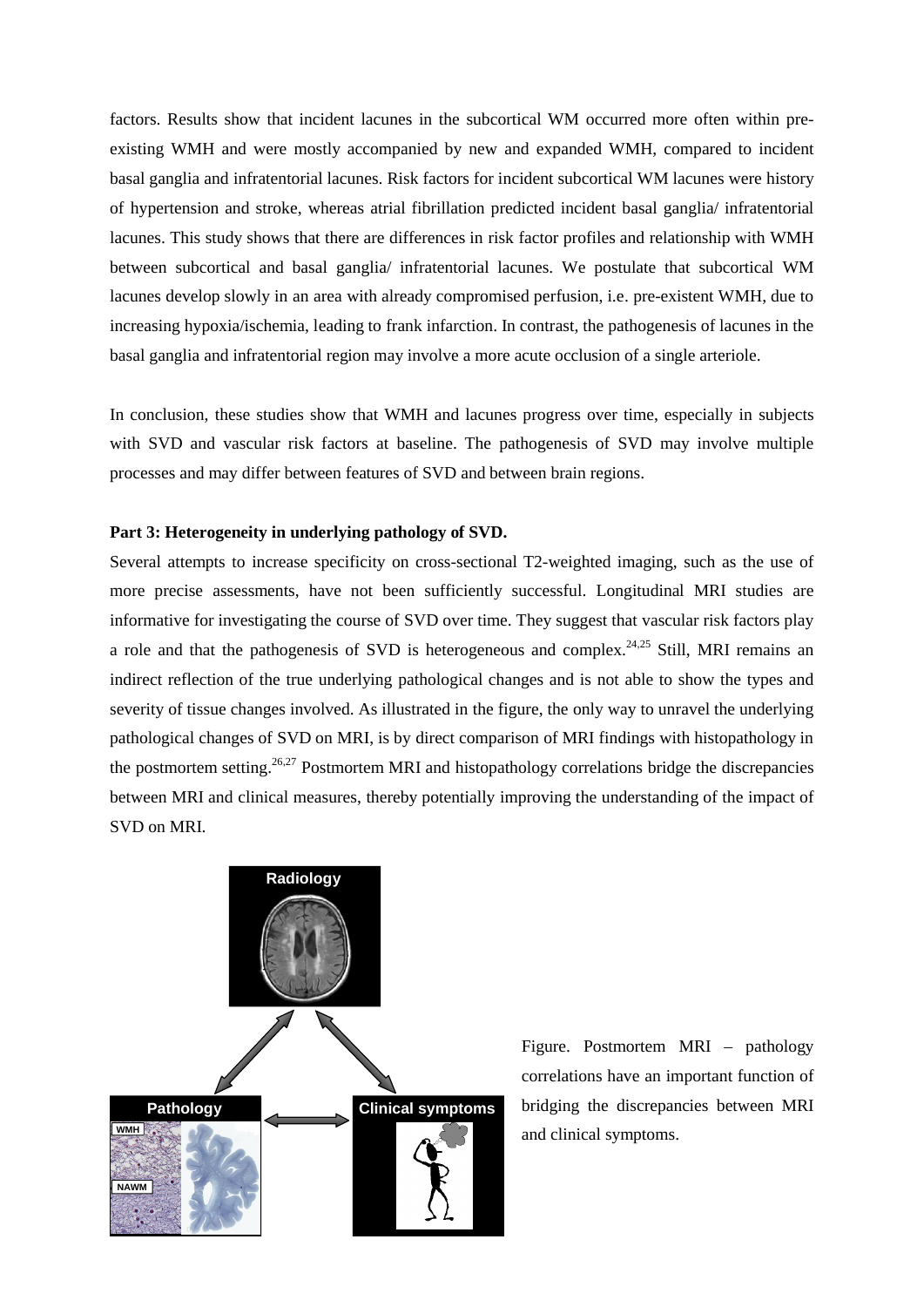Recently, attempts are being made to improve specificity of in vivo MRI scanning by novel quantitative MRI (OMRI) techniques.<sup>28,29</sup> The pathological substrates of OMRI in SVD, however, are still unknown. When the pathological correlates are unraveled, tissue changes in SVD may be translated into in vivo MRI scanning. In this thesis, we evaluated pathological correlates of two QMRI techniques: diffusion tensor imaging (DTI) and T1-relaxation time mapping. DTI quantifies the diffusivity of water molecules with respect to extent and spatial directionality (tissue anisotropy).<sup>30</sup> In normal WM, that contains many fibre bundles, water molecules diffuse more readily along the long axis of the fibres than perpendicular to them. Tissue-specific T1 relaxation times may reflect pathological processes related to intraparenchymal changes in water content.

# *Chapter 4.1*

We first reviewed studies that correlated postmortem MRI and histopathology, in order to elucidate the pathological substrates of the whole range of SVD features. Most of the studies that were reviewed, were only small and descriptive. Recently, a few larger population based studies attempted to unravel the pathogenesis of WMH. $^{23,31,32}$  These studies provide valuable data and improve understanding of SVD. Relatively many postmortem studies have shown that heterogeneity exist in pathological substrates underlying WMH: 1) damage to the fibre network range from slight loosening to varying degrees of myelin and axonal loss; 2) glial cell responses include astrogliosis, clasmatodendrosis, loss of oligodendrocytes and several kinds of microglial responses; and 3) lipohyalinosis, arteriosclerosis, leakage of the vessel walls and venous collagenosis are recognized microvascular changes. Suggested pathogenetic mechanisms are ischemia/ hypoxia, general hypoperfusion due to dysfunction of blood flow autoregulation, blood-brain barrier leakage and clasmatodendritic astrogliosis due to serum protein uptake, inflammatory responses, degeneration and congophilic amyloid angiopathy. In contrast, relatively few postmortem MRI studies have been published with regard to lacunes and microbleeds. Many questions about their etiology therefore remain to be answered. Recently, clinico-pathological studies have suggested that SVD features, 'invisible' on T2-weighted MRI (i.e. cortical micro-infarcts and changes in the normal appearing WM), also contribute to clinical symptoms.

### *Chapter 4.2*

We then investigated whether postmortem QMRI and pathological measures show differences between WMH of Alzheimer's Disease (AD) patients and of non-demented controls. We further aimed to investigate whether QMRI reflects underlying pathological substrates of WMH. Brain slices of AD patients and non-demented age-matched controls were selected and scanned using postmortem MRI. Regions of interest were defined on FLAIR images in WMH and NAWM. Patient groups (AD versus controls) and tissue types (WMH versus NAWM) were compared using QMRI techniques (DTI, T1-relaxation time mapping) and neuropathological assessment (axonal density, myelin density,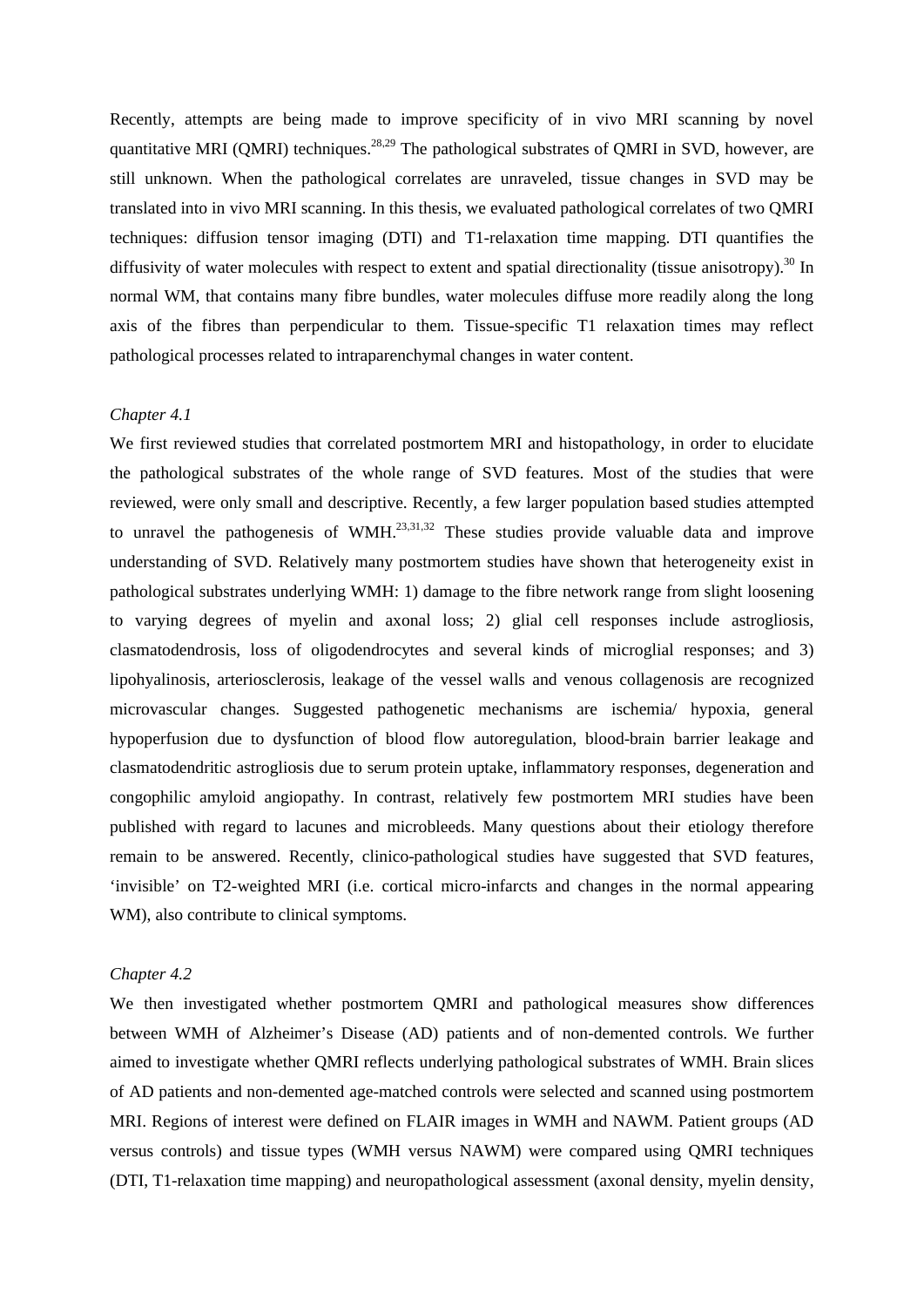astrogliosis and microglial activation). We first confirmed earlier studies that QMRI and neuropathological assessment distinguishes WMH from normal appearing WM.<sup>28,33</sup> Results further indicated that QMRI reveals differences in WMH between AD and non-demented elderly, with respect to more microglial activation in WMH of AD patients than in WMH of controls. This patient difference was also reflected by a higher mean T1-relaxation time in WMH of AD patients, specifically. QMRI reflected the severity of the neuropathological changes involved: axonal density was an independent determinant of DTI (fractional anisotropy), whereas T1-relaxation time was independently determined by axonal and myelin density and microglial activation. Moreover, our correlation data between QMRI and neuropathology suggested that a continuum exist from neuropathologically normal to abnormal white matter. We therefore postulate that a clear distinction between WMH and NAWM is arbitrary and can not be made on the basis of neuropathology and QMRI data.

Overall, the postmortem MRI studies showed that an explanation for the weak clinical-radiological associations need to be sought in the underlying pathology of SVD: pathological substrates of SVD expressions are heterogeneous in nature and differ in severity. QMRI revealed differences between WMH of demented and WMH of non-demented subjects, and reflected the severity of the underlying neuropathological changes. Moreover, tissue changes that are 'invisible' on MRI probably also contributes to the clinical impact of SVD.

# **Methodological considerations**

#### *Study population*

The LADIS-study benefits from the large group of subjects and the broad range of WMH that is represented. This cohort was stratified for WMH severity and therefore consists of relatively many subjects with severe WMH. Unlike most (population based) studies, this design provided statistical power to find subtle associations with clinical parameters and specific characteristics of SVD on MRI. Because of the longitudinal design with repeated MRI scans, we were also able to investigate the change of SVD over time. However, the stratification by WMH may hamper the generalizability of the results to the general population as the sample represents an elderly patient population with WMH, seen in clinical practice, rather than a random population based sample.

An other potential limitation may be the multi-center design of the study. The recruitment of subjects in several centers with different MRI scanners could have led to clinical heterogeneity in the study sample. Moreover, although imaging guidelines were distributed among all centers and repeated MRI scans were performed using the same scan protocol, heterogeneity of MRI scans between centers was considerable. Our statistical analyses were therefore corrected for the effect of center.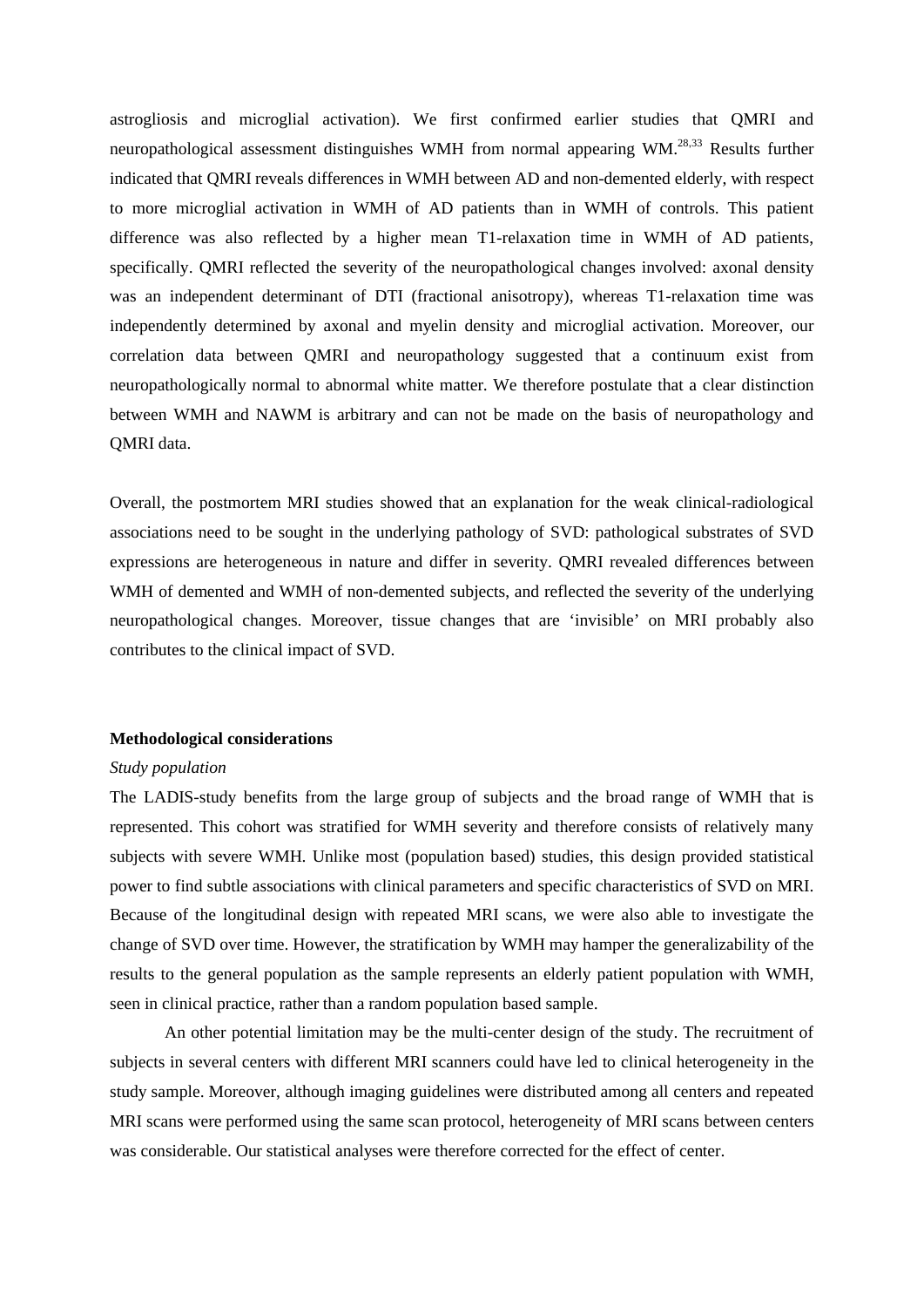## *Longitudinal design*

The longitudinal design of the LADIS-study with repeated MRI scans at baseline and at three-year follow-up, enabled us to investigate the natural course of SVD over time. However, there are also disadvantages of longitudinal studies. The attrition rate for follow-up MRI scanning was rather high, which could be a limitation of our study because it could have led to a survival bias. Although patients without follow-up MRI had less favourable values for some baseline risk factors than our study population, the baseline MRI variables were comparable. The multi-center design made it also more difficult to implement automated methods for measuring WMH progression. Although WMH volumetry was reliable cross-sectionally, assessment of change in WMH volume involved the subtraction of baseline data from the follow-up data, thereby including the measurement error twice. The dedicated progression scales turned out to be more suitable for this sample than volumetric measurements of WMH change, possibly because they provide direct change scores by side-by-side assessment. On the other hand, scoring in a side-by-side fashion could be less ideal because of impossibility of blinding of the data.

#### *Postmortem MRI studies*

Methodological issues of our postmortem MRI study include: the use of formalin fixed brain specimens and the relatively basic neuropathological assessment. In this study, we only found pathological correlations with fractional anisotropy (FA, spatial directionality of water diffusion), but not with apparent diffusion coefficient (ADC, extent of water diffusivity). This may explained by the fact that death and formalin fixation causes a substantial decrease in ADC, leading to the lack of correlations, whereas the FA is less dependent on these factors.<sup>34</sup> For post-mortem QMRI scanning, the use of fresh brain tissue would be recommended. This design, however, is challenging as it warrants a team of investigators to be on call for 24 hours a day and the availability of an MRI scanner at any time a death occurs.<sup>26</sup> Furthermore, we performed relatively basic neuropathological assessment (only four relatively common neuropathological stainings), because we chose to focus on the correlations with QMRI measures. We were not able to draw specific conclusions on pathogenetic mechanisms of WMH, because it would warrant extensive and detailed correlations with a larger battery of specific (immuno-)histochemical stainings.

# **Implications and future research**

## *Radiology, pathology and clinical impact*

Chapters 2 and 3 of this thesis focused on the relationships between radiology and clinical symptoms, whereas chapter 4 dealt with the correlation between radiology and pathology. However, as illustrated in the figure, radiology, pathology and clinical impact are interrelated and the current focus in research should aim to integrate all three fields to be able to obtain the full picture of SVD. Moreover,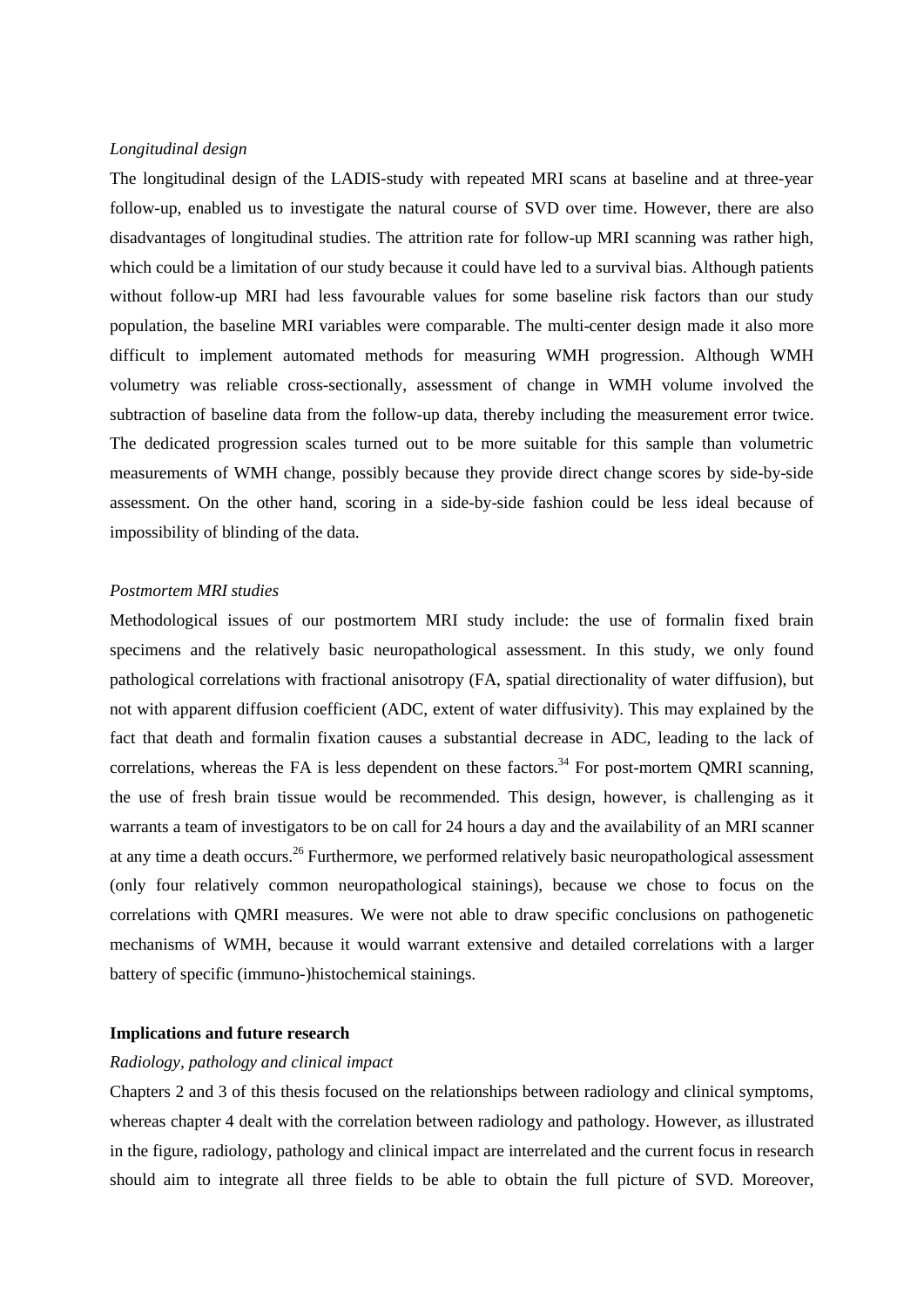longitudinal studies are important to investigate temporal relationships and therefore, causality. A way to achieve this is to follow a large group of subjects with neuropsychological testing, physical examinations and MRI scans (including QMRI) and to eventually combine these longitudinal data with postmortem assessment (with MRI scanning and pathological evaluation). Although this design is challenging, such studies are being performed in the general population and in a cohort of nuns and will increase our knowledge of SVD.<sup>35, 36</sup> On the other hand, population based studies may lack statistical power because of their heterogeneity and may therefore be less suitable to investigate specific differences between patient groups. Studies with a case-control design using well characterized subjects are warranted for the elucidation of pathophysiological mechanisms.

### *The whole spectrum of the aging brain*

Furthermore, it has been shown that not only WMH and lacunes, but also microbleeds, cortical microinfarcts and changes in the NAWM are clinically relevant.<sup>37,38</sup> However, most studies focused on associations with SVD features separately. Considering the whole range of SVD features together may better predict the clinical consequences. Other (degenerative) brain changes, such as AD pathology, congophilic amyloid angiopathy or cortical Lewy bodies, may also have an additive effect on cognitive decline.<sup>39,40</sup> These complex relationships of pathological changes suggest that all aspects in the aging brain should be taken into account, in order to understand the influence of SVD on the clinical consequences of an elderly subject.

# *In vivo 'pathology-specific' tools*

Finally, we showed that novel QMRI techniques (DTI and T1-relaxation time mapping) are correlated to distinct pathological substrates. QMRI, therefore, has potential to bridge the gap between MRI and pathology and may be regarded as 'pathology-specific' tools in vivo, when intervention is still possible. The advantages of novel quantitative MRI techniques over conventional MRI are twofold: 1) they reflect the severity of underlying pathological changes (in diffuse changes such as WMH), and 2) they show tissue changes in areas that appear normal on conventional MRI (NAWM). Studies should be directed to establish the relationship between QMRI parameters and clinical symptoms. In this thesis, we only investigated the pathological correlates of DTI and T1-relaxation time mapping, but other QMRI techniques are available, such as Magnetization Transfer Imaging, T2-relaxation time mapping and Magnetic Resonance Spectroscopy. These other techniques may have additional value in the specificity for pathological changes and a combination in QMRI techniques may contribute to predict the clinical symptoms in the individual subject.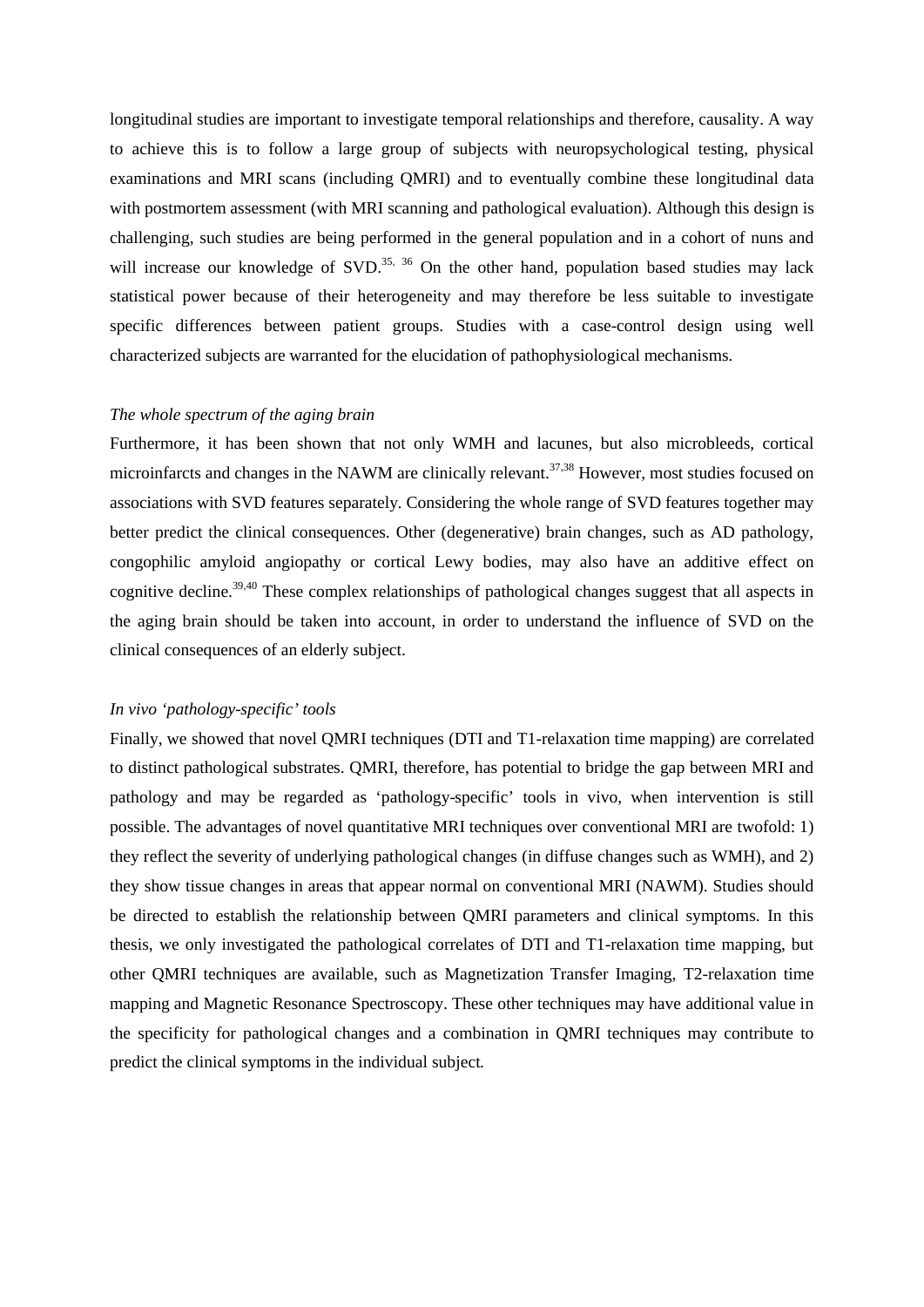# **Conclusions**

The following conclusions can be drawn from the studies presented in this thesis:

1. WMH severity is associated with gait and balance disorder and cognitive dysfunction. As simple and more complex methods yield equal correlations with clinical measures, a simple visual rating scale for white matter hyperintensities is sufficiently informative for clinical practice.

2. The location of lacunes within subcortical grey matter is a determinant of cognitive impairment, independent of WMH severity. The impact of lacunes on cognitive dysfunction can therefore be more specifically predicted, when strategic locations are taken into consideration.

3. Subjects with small vessel disease and vascular risk factors at baseline are at risk for progression of WMH and lacunes over time.

4. Differences in risk factor profiles and relationship with WMH exist between subcortical and basal ganglia/ infratentorial lacunes. The pathogenesis of lacunes may therefore involve multiple processes and differ between brain regions.

5. Pathological substrates underlying SVD expressions are heterogeneous in nature and severity. Besides MRI-'visible' SVD, there are also pathological changes that are 'invisible' to conventional T2-weighted MRI. An explanation for the weak clinical-radiological associations of SVD should be sought in the heterogeneity in underlying pathology.

6. QMRI reveals differences between WMH of demented and WMH of non-demented subjects, and reflects (the severity of) the underlying neuropathological changes. QMRI can therefore be regarded as 'pathology-specific' tools in vivo.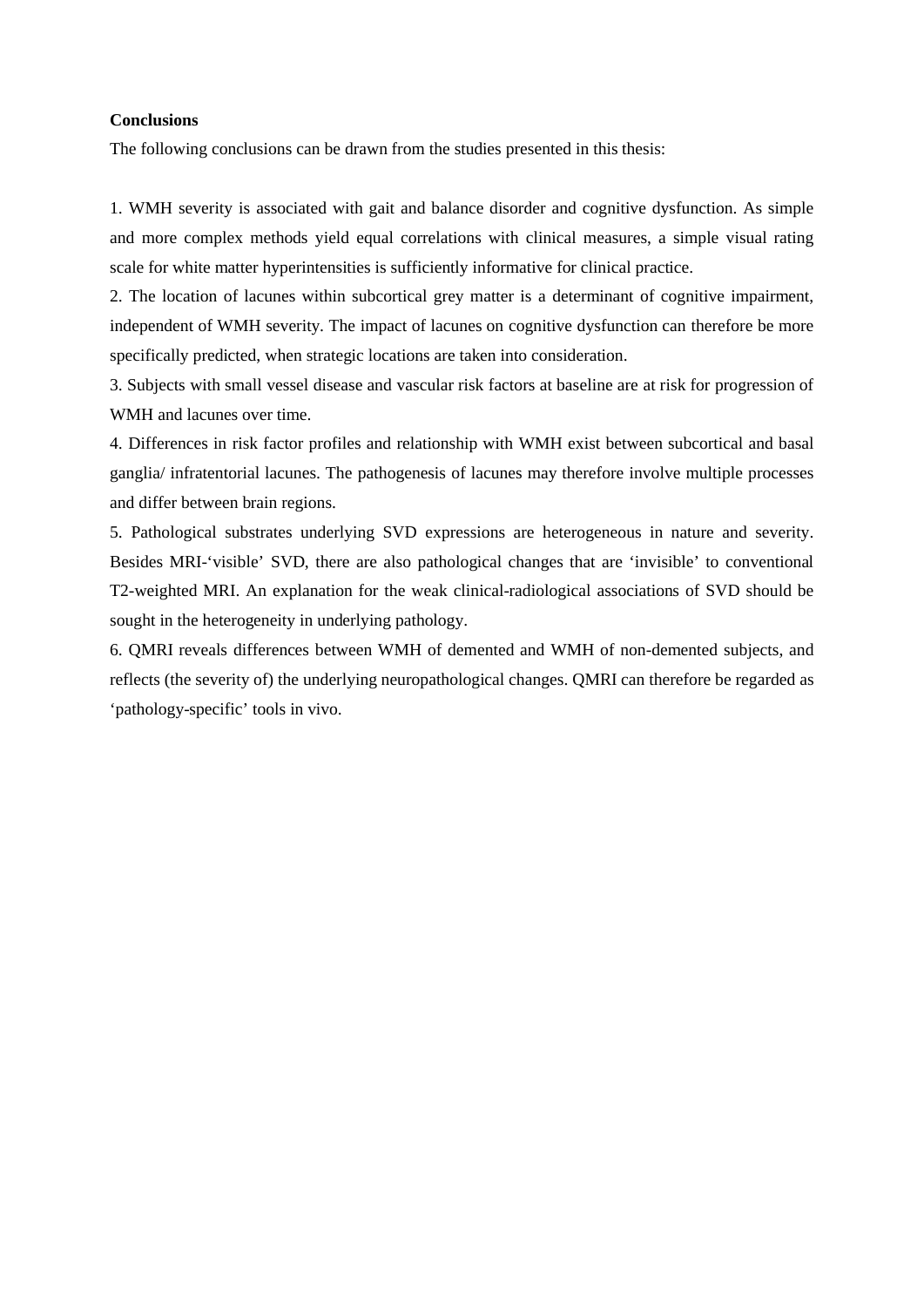#### **Reference List**

- (1) Mantyla R, Erkinjuntti T, Salonen O, Aronen HJ, Peltonen T, Pohjasvaara T, Standertskjold-Nordenstam CG. Variable agreement between visual rating scales for white matter hyperintensities on MRI. Comparison of 13 rating scales in a poststroke cohort. *Stroke* 1997 August;28(8):1614-23.
- (2) Pantoni L, Simoni M, Pracucci G, Schmidt R, Barkhof F, Inzitari D. Visual rating scales for age-related white matter changes (leukoaraiosis): can the heterogeneity be reduced? *Stroke* 2002 December;33(12):2827-33.
- (3) van der Flier WM, van Straaten EC, Barkhof F, Verdelho A, Madureira S, Pantoni L, Inzitari D, Erkinjuntti T, Crisby M, Waldemar G, Schmidt R, Fazekas F, Scheltens P. Small vessel disease and general cognitive function in nondisabled elderly: the LADIS study. *Stroke* 2005 October;36(10):2116- 20.
- (4) Mungas D, Jagust WJ, Reed BR, Kramer JH, Weiner MW, Schuff N, Norman D, Mack WJ, Willis L, Chui HC. MRI predictors of cognition in subcortical ischemic vascular disease and Alzheimer's disease. *Neurology* 2001 December 26;57(12):2229-35.
- (5) Van der Werf YD, Scheltens P, Lindeboom J, Witter MP, Uylings HB, Jolles J. Deficits of memory, executive functioning and attention following infarction in the thalamus; a study of 22 cases with localised lesions. *Neuropsychologia* 2003;41(10):1330-44.
- (6) Fazekas F, Chawluk JB, Alavi A, Hurtig HI, Zimmerman RA. MR signal abnormalities at 1.5 T in Alzheimer's dementia and normal aging. *AJR Am J Roentgenol* 1987 August;149(2):351-6.
- (7) Scheltens P, Barkhof F, Leys D, Pruvo JP, Nauta JJ, Vermersch P, Steinling M, Valk J. A semiquantative rating scale for the assessment of signal hyperintensities on magnetic resonance imaging. *J Neurol Sci* 1993 January;114(1):7-12.
- (8) van Straaten EC, Fazekas F, Rostrup E, Scheltens P, Schmidt R, Pantoni L, Inzitari D, Waldemar G, Erkinjuntti T, Mantyla R, Wahlund LO, Barkhof F. Impact of white matter hyperintensities scoring method on correlations with clinical data: the LADIS study. *Stroke* 2006 March;37(3):836-40.
- (9) Whitman GT, Tang Y, Lin A, Baloh RW, Tang T. A prospective study of cerebral white matter abnormalities in older people with gait dysfunction. *Neurology* 2001 September 25;57(6):990-4.
- (10) De Groot JC, De Leeuw FE, Oudkerk M, van Gijn J, Hofman A, Jolles J, Breteler MM. Cerebral white matter lesions and cognitive function: the Rotterdam Scan Study. *Ann Neurol* 2000 February;47(2):145- 51.
- (11) Admiraal-Behloul F, van den Heuvel DM, Olofsen H, van Osch MJ, van der Grond J, van Buchem MA, Reiber JH. Fully automatic segmentation of white matter hyperintensities in MR images of the elderly. *Neuroimage* 2005 November 15;28(3):607-17.
- (12) Vermeer SE, Prins ND, den HT, Hofman A, Koudstaal PJ, Breteler MM. Silent brain infarcts and the risk of dementia and cognitive decline. *N Engl J Med* 2003 March 27;348(13):1215-22.
- (13) Schmidt R, Schmidt H, Kapeller P, Lechner A, Fazekas F. Evolution of white matter lesions. *Cerebrovasc Dis* 2002;13 Suppl 2:16-20.
- (14) Mungas D, Harvey D, Reed BR, Jagust WJ, DeCarli C, Beckett L, Mack WJ, Kramer JH, Weiner MW, Schuff N, Chui HC. Longitudinal volumetric MRI change and rate of cognitive decline. *Neurology* 2005 August 23;65(4):565-71.
- (15) Longstreth WT, Jr., Dulberg C, Manolio TA, Lewis MR, Beauchamp NJ, Jr., O'Leary D, Carr J, Furberg CD. Incidence, manifestations, and predictors of brain infarcts defined by serial cranial magnetic resonance imaging in the elderly: the Cardiovascular Health Study. *Stroke* 2002 October;33(10):2376-82.
- (16) Wahlund LO, Barkhof F, Fazekas F, Bronge L, Augustin M, Sjogren M, Wallin A, Ader H, Leys D, Pantoni L, Pasquier F, Erkinjuntti T, Scheltens P. A new rating scale for age-related white matter changes applicable to MRI and CT. *Stroke* 2001 June;32(6):1318-22.
- (17) Prins ND, van Straaten EC, van Dijk EJ, Simoni M, van Schijndel RA, Vrooman HA, Koudstaal PJ, Scheltens P, Breteler MM, Barkhof F. Measuring progression of cerebral white matter lesions on MRI: visual rating and volumetrics. *Neurology* 2004 May 11;62(9):1533-9.
- (18) Schmidt R, Fazekas F, Kapeller P, Schmidt H, Hartung HP. MRI white matter hyperintensities: threeyear follow-up of the Austrian Stroke Prevention Study. *Neurology* 1999 July 13;53(1):132-9.
- (19) Schmidt R, Fazekas F, Enzinger C, Ropele S, Kapeller P, Schmidt H. Risk factors and progression of small vessel disease-related cerebral abnormalities. *J Neural Transm Suppl* 2002;62:47-52.
- (20) Longstreth WT, Jr., Manolio TA, Arnold A, Burke GL, Bryan N, Jungreis CA, Enright PL, O'Leary D, Fried L. Clinical correlates of white matter findings on cranial magnetic resonance imaging of 3301 elderly people. The Cardiovascular Health Study. *Stroke* 1996 August;27(8):1274-82.
- (21) Veldink JH, Scheltens P, Jonker C, Launer LJ. Progression of cerebral white matter hyperintensities on MRI is related to diastolic blood pressure. *Neurology* 1998 July;51(1):319-20.